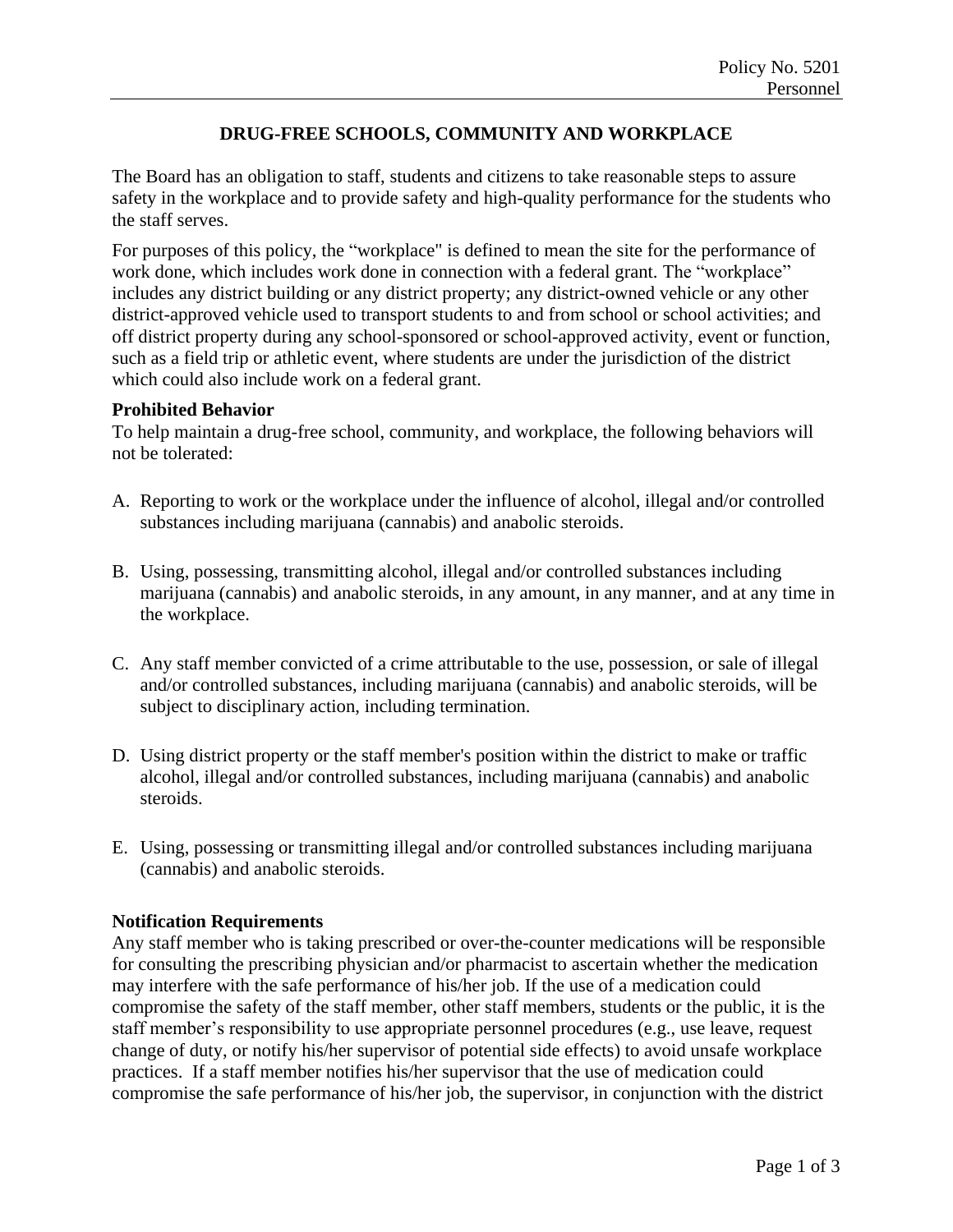Human Resources department, then will determine whether the staff member can remain at work and whether any work restrictions will be necessary.

As a condition of employment, each employee will notify his or her supervisor of a conviction under any criminal drug statute violation occurring in the workplace. Such notification will be provided no later than 5 days after such conviction. The district will inform the federal granting agency within ten days of such conviction, regardless of the source of the information.

## **Disciplinary Action**

Each employee will be notified of the district's policy and procedures regarding employee drug activity at work. Any staff member who violates any aspect of this policy will be subject to disciplinary action, which may include termination. As a condition of eligibility for reinstatement, an employee may be required to satisfactorily complete a drug rehabilitation or treatment program approved by the district, at the employee's expense. Nothing in this policy will be construed to guarantee reinstatement of any employee who violates this policy, nor does the district incur any financial obligation for treatment or rehabilitation ordered as a condition of eligibility for reinstatement.

The district may notify law enforcement agencies regarding a staff member's violation of this policy at the district's discretion or take other actions as it deems appropriate.

| <b>Cross References:</b>     | Policy 3423          | Parental Administration of Marijuana<br>for Medical Purposes                                                                                       |
|------------------------------|----------------------|----------------------------------------------------------------------------------------------------------------------------------------------------|
|                              | Policy 4215          | Use of Tobacco and Nicotine                                                                                                                        |
|                              |                      | <b>Substances on School Property</b>                                                                                                               |
|                              | Policy 5280          | Separation from Employment                                                                                                                         |
| Legal References:            | RCW 69.50.435        | Violations committed in or on certain<br>public places or facilities --<br>Additional penalty -- Defenses --<br><b>Construction -- Definitions</b> |
|                              | 20 USC §§ 7101-71187 | Safe and Drug Free Schools and<br>Communities Act (as amended by<br>Title IV $-21st$ Century Schools)                                              |
|                              | 21 USC 812           | <b>Controlled Substance Act</b>                                                                                                                    |
|                              | 41 USC §§ 8103       | Drug Free Workplace Requirements<br>for Federal Grant Recipients                                                                                   |
| <b>Management Resources:</b> |                      |                                                                                                                                                    |

| <i>Policy &amp; Legal News, July 2019</i>     |                                            |
|-----------------------------------------------|--------------------------------------------|
| <i>Policy &amp; Legal News, December 2015</i> | Policy Updates                             |
| <i>Policy &amp; Legal News, February 2013</i> | <b>Policy Revisions</b>                    |
| <i>Policy News, December 2011</i>             | Changes in WSSDA's <i>Policy Reference</i> |
| <i>Policy News</i> , February 1999            | Bus drivers still tested for marijuana     |